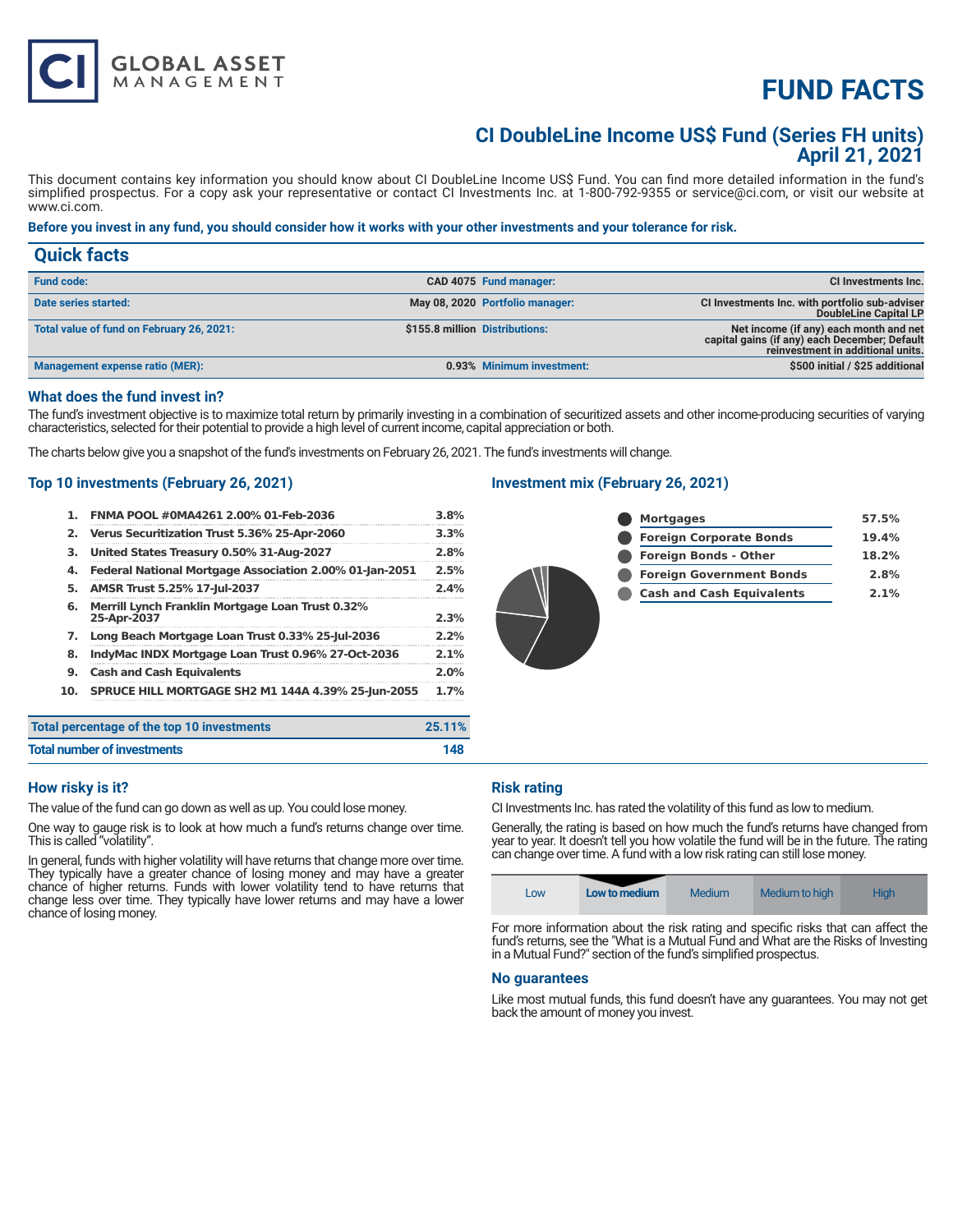# **CI DoubleLine Income US\$ Fund (Series FH units)**

#### **How has the fund performed?**

This section tells you how Series FH securities of the fund have performed since inception. Returns are after expenses have been deducted. These expenses reduce the fund's returns.

#### **Year-by-year returns**

Because Series FH has been distributing under a simplified prospectus for less than one calendar year, there is no data available for this section.

#### **Best and worst 3-month returns**

Because Series FH has been distributing under a simplified prospectus for less than one calendar year, there is no data available for this section.

#### **Average return**

Because Series FH has been distributing under a simplified prospectus for less than twelve consecutive months, there is no data available for this section.

#### **Who is this fund for?**

#### **This fund may be suitable for you if you:**

- are seeking to diversify your fixed income holdings<br>• are seeking a combination of income and growth
- are seeking a combination of income and growth  $\cdot$  are investing for the medium and/or long term
- are investing for the medium and/or long term<br>• can tolerate low-to-medium risk
- can tolerate low-to-medium risk

#### **A word about tax**

In general, you'll have to pay income tax on any money you make on a fund. How much you pay depends on the tax laws of where you live and whether you hold the fund in a registered plan, such as a Registered Retirement Savings Plan or a Tax-Free Savings Account.

Keep in mind that if you hold your fund in a non-registered account, fund distributions are included in your taxable income, whether you get them in cash or have them reinvested.